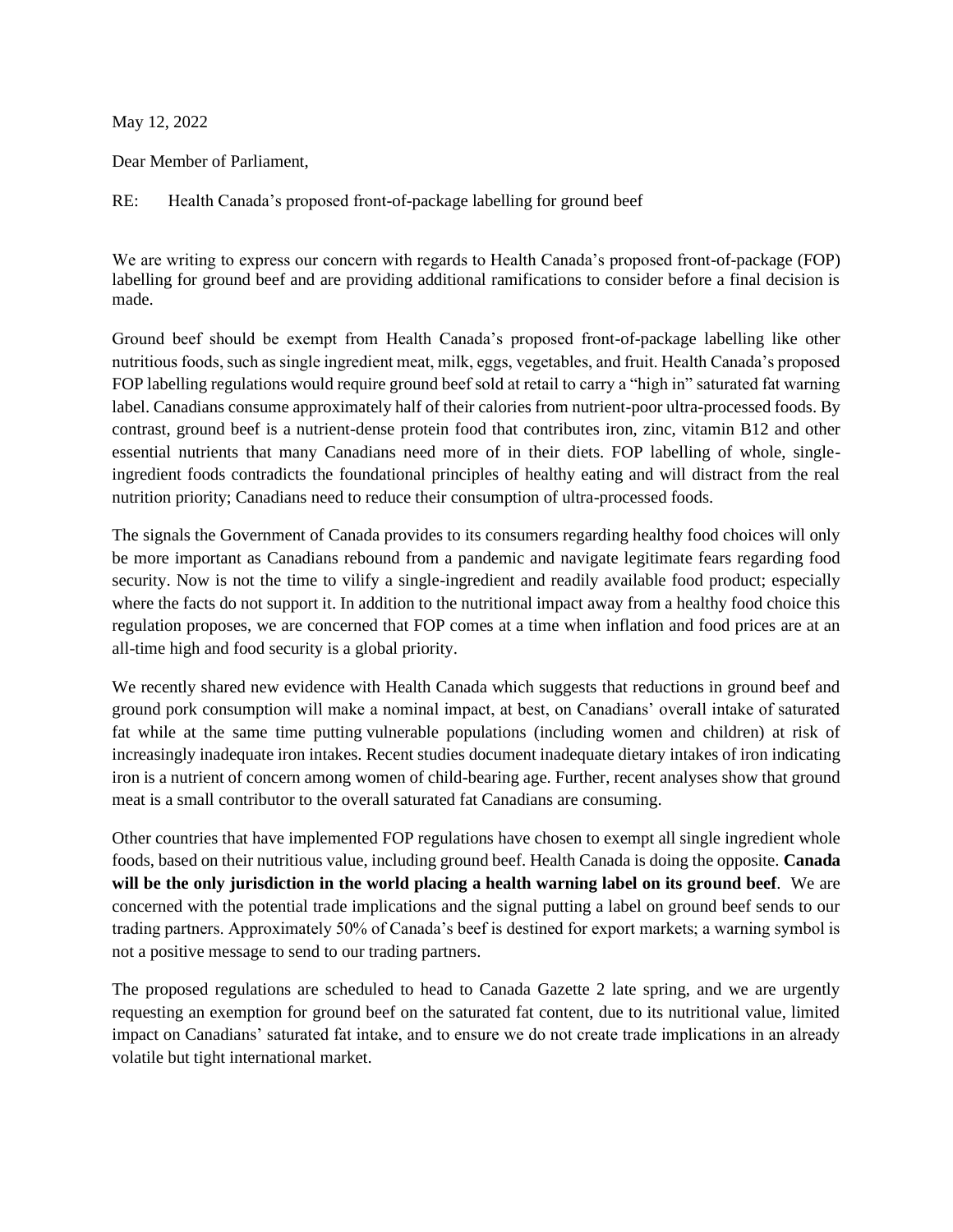We ask that you speak to your colleagues to express your concern as soon as possible to request an exemption for ground beef as a single ingredient whole food, to prevent negative impacts on the economy, environment, trade and food security.

Sincerely,

Reg Schellenberg, President Canadian Cattlemen's Association

くんね

Chris White, President & CEO Canadian Meat Council

 $\geq$ 

James Bekkering, Chair National Cattle Feeders Association

June Gerald

Renee Ardill, President BC Cattlemen's Association

Adi Ubuh

Dr. Melanie Wowk, Chair Alberta Beef Producers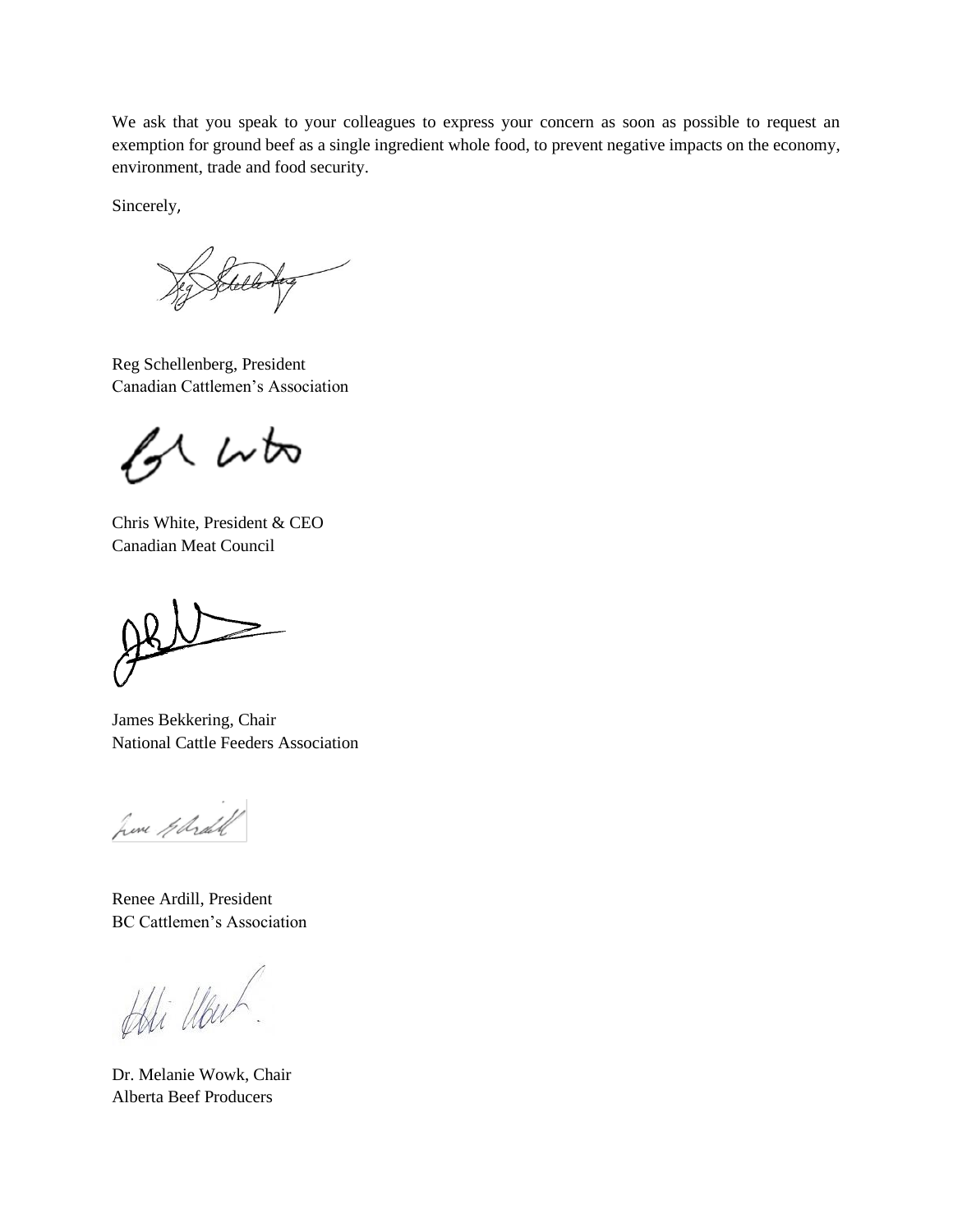Anold IBalist

Arnold Balicki, Chair Saskatchewan Cattlemen's Association

Tyle Fulton

Tyler Fulton, President Manitoba Beef Producers

fal Cliffe.

Jack Chaffe, President Beef Farmers of Ontario

Philippe Alain, Vice-Chairman Les Producteurs de bovins du Québec

Trevor Welch, Chair New Brunswick Cattle Producers

 $\mathcal{S}$ Ξ

Larry Weatherby, Chair Nova Scotia Cattle Producers